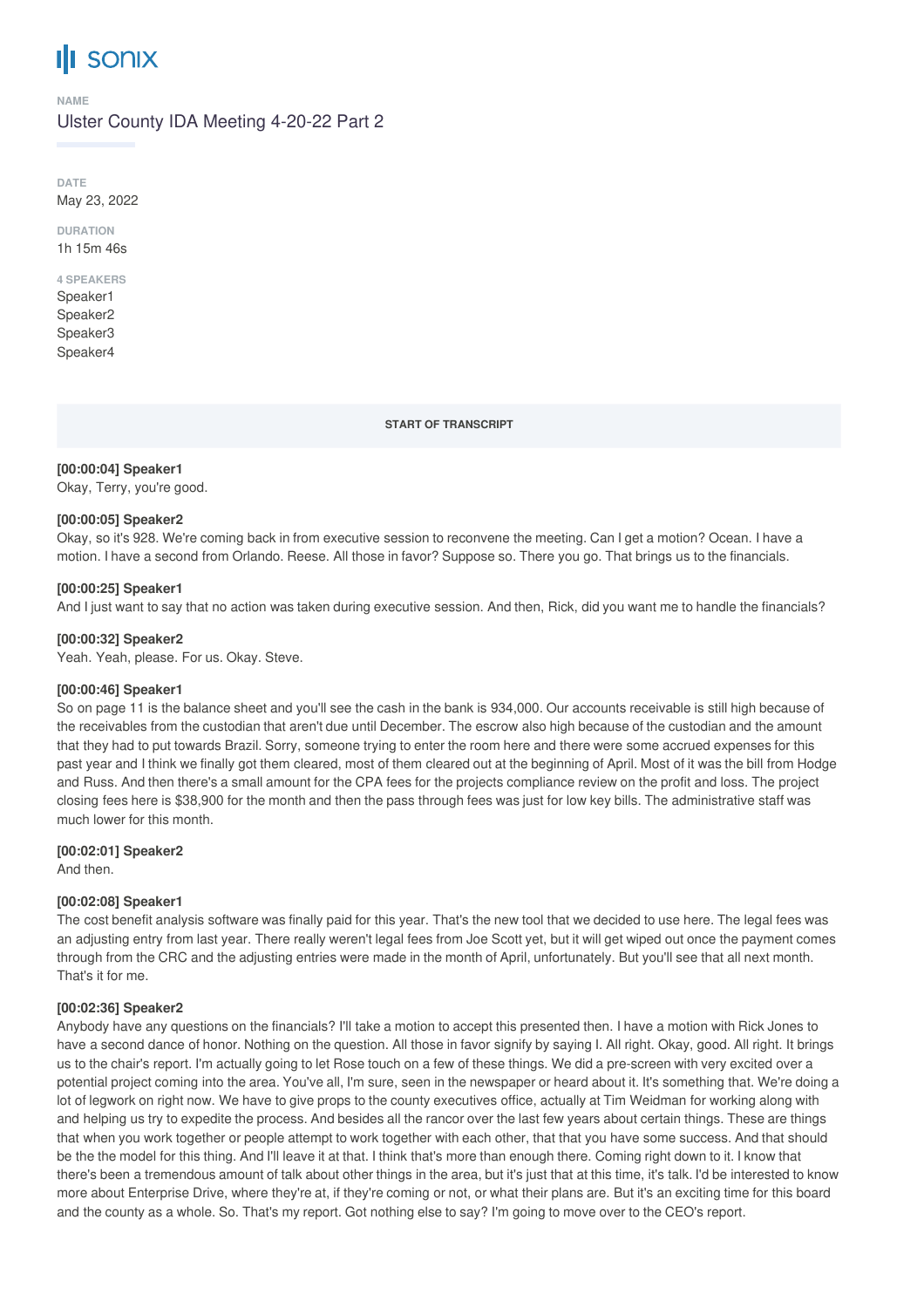#### **[00:04:36] Speaker1**

I'm going to keep it short. As you all know, I have my assistant here who's not being quiet. So this past month, I did go to the first Hudson Valley IDA peer group meeting that we had, and we're going to meet again next month after this month. Then I think we're going to go to bi monthly. But we all found it really helpful. It was really engaging. There was concern that we wouldn't have anything to talk about, but we had more than enough to talk about and came up with some wonderful ideas for the agendas going forward and what we can all bring to the table. It was a really impressive group and it was nice to meet people that understand what you do, the challenges and the and the good parts we did. I think for our next meeting we're going to talk about UTEP and what we all do. It was very interesting to me. Everybody is UTEP. Everybody's philosophies were so different from county to county. Like Westchester County told me, they almost only do residential pilots. They don't do very much with businesses, which I found really interesting. And of course, the needs are going to be different across the state. So everybody has different needs and we all do different stuff. But it certainly made sense for us to collaborate and put our ideas together. And we all agreed there's no competition really between the between all of us, because we're all very different places and we all bring different things to the table. So it was it was a really great collaboration and I'm really grateful that Sara Lee from Dutchess County brought that together. We also briefly talked about the ideas of getting our boards together and having maybe a full meeting where, you know, your board members can commiserate or talk good things with other board members because again, you're all in unique positions that nobody really knows what you're up to as well. And so there was some talk about going to the culinary for that, so that I'm sure that would be a wonderful trait. So I told them that you.

## **[00:06:44] Speaker2**

All Dallas Hot Wieners, how about you just go there?

## **[00:06:48] Speaker1**

They're in the media right now, Jimmy. But so that was, you know, that along with working with Cresco this past month and the normal things that we have going on a day to day basis was what I had going on this month.

## **[00:07:06] Speaker2**

The segway into the rest of the year, the communications contract and everything else.

## **[00:07:10] Speaker1**

Yes. So on page 13. We have a contract to enter into an agreement with a communications firm for the purpose of educating the public and explaining what it is that we do as an idea and helping them understand exactly what the projects that we're approving are bringing to Ulster County. Steve, did you have anything that you wanted to add?

## **[00:07:38] Speaker3**

Well, Rose, thank you very much. I just want to thank everyone for the opportunity to join you this morning. I know there are a number of exciting things that are happening in Ulster County, and the bottom line when it comes to communications is either you tell your story or someone else will tell your story for you. And what I do is work with organisations to help them tell their story through a variety of means. I often say that it boils down to two things. Content and consistency. And so what I would do is seek to gather the content from a number of outstanding projects that the IDA has been involved in and other ones in the pipeline to come, and then craft a plan to be out there consistently talking about them and sharing the good news with a variety of stakeholders throughout Ulster County. So to the extent that I can be helpful in telling a very positive story for the work that the IDA is doing, I look forward to working with all of you.

#### **[00:08:48] Speaker2**

Good. Thank you, Steve. I appreciate it. Should we move this to a roll call vote? Rose Or.

## **[00:08:57] Speaker1**

Yep. I mean, a motion and then a roll call vote.

#### **[00:09:00] Speaker2**

I need a motion to go to a roll call. Vote for services with the Janet Group for communications contract. Do I make a motion? We go to roll call. I have a second, Danny. Thank you. All those in favor, I suppose. Carried. We move to the roll call, please.

**[00:09:21] Speaker1** James?

**[00:09:21] Speaker2** Malcolm. Yes.

**[00:09:23] Speaker1** Diane Eynon. Yes. Storms is absent with notice. Michael Hamm.

**[00:09:29] Speaker2** Yes.

**[00:09:31] Speaker1** Orlando Reece.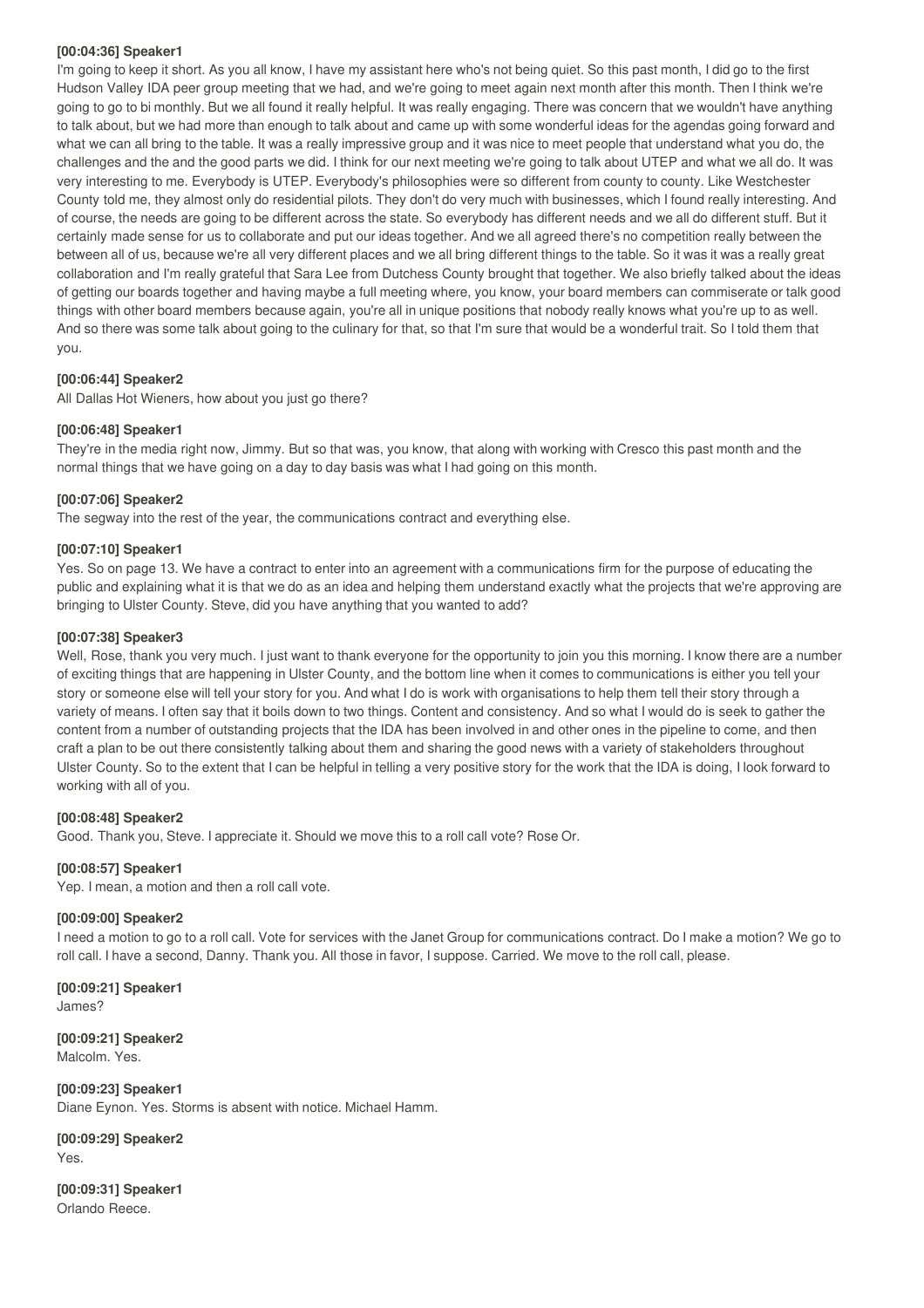**[00:09:32] Speaker2** Yes.

**[00:09:33] Speaker1** Daniel Savona.

**[00:09:34] Speaker2** Yes.

**[00:09:36] Speaker1** And Richard Jones.

**[00:09:37] Speaker2** Yes.

**[00:09:38] Speaker1** Wonderful. The motion was adopted.

## **[00:09:40] Speaker2**

I would be remiss if I didn't point out Dr. Diane Eynon working group along with Orlando Reece and Faye Storms with Diane. Orlando, would you like to add anything?

## **[00:09:56] Speaker1**

I would just say that we we really look forward to working with Steve and his group. I think it became a priority for us to start thinking about how we can best educate the community about the work of the EDA, what it does, how it works and all the the benefits that it brings to the county and getting a lot more information out on our websites. Again, it's really a focus on educating the community of our.

## **[00:10:25] Speaker3**

About our work and what we do.

## **[00:10:28] Speaker2**

Orlando. Anything? No. Diane said it all, and I think we're just excited to have this. And it's about time that we tell our story. I would just piggyback on what Diane is saying by if you were to ask me as chair or as a board member for 14 years, what the biggest problem with IDA's is, is the lack of understanding from the public and, quite honestly, from elected officials, who, if I put them in a room and gave them a ten question quiz, I don't know if they would grasp what it's really all about. So we've tried to bang at it. So let's get the professionals in here now that that can really help us get the message through and get a real understanding of the work and how we do it. So I wish you the best of luck moving forward with it, sir.

## **[00:11:20] Speaker3**

Thank you so much. I appreciate the confidence of all of you and I look forward to working with you. I'm excited to start this project.

## **[00:11:27] Speaker2**

Right. Well, I won't see you again, but I wish. Okay, Rose, moving forward.

## **[00:11:34] Speaker1**

Thank you. Thank you. On page 17. I know I sent out part of this, but I just wanted to touch base on it. It's very exciting, thrilling reading on page 17. Actually, I did really enjoy this part of it. Page 17 is the 2021 operations and accomplishments. It's part of what's required for Paris. It has to be on our website. So I was able to go through and name all the wonderful things that I think we've done over the last year and how we've worked together with county officials, and we clawed back or revise pilots as necessary for those that were underperforming and not living up to the expectations or their promises that they had promised the taxpayers of Ulster County. I also touched on how we started to work on changes to our UTEP and all of the policies that we repealed, created, updated and it was, you all know, you were there. It was a lot of work this past year, so it was kind of nice writing this these last couple of years. But this year I felt like was even more good stuff to say that next page is the Authority, Mission and Goals Measurement Report and all of these things. The Real Property Report, all of this stuff is part of what's required by Paris. Okay. In a minute. Then on page 23 is the finalized, audited financial statements from UHY. You all saw the final numbers. Nothing changed with the numbers. The stuff that changed in here was the supplemental that came from me completing the Paris Report. So then to conclude that part of it, the Paris Report portion, I believe was mailed, it was emailed out to you, but the Paris Report portion starts on page 51, and then it goes through everything that we did last year.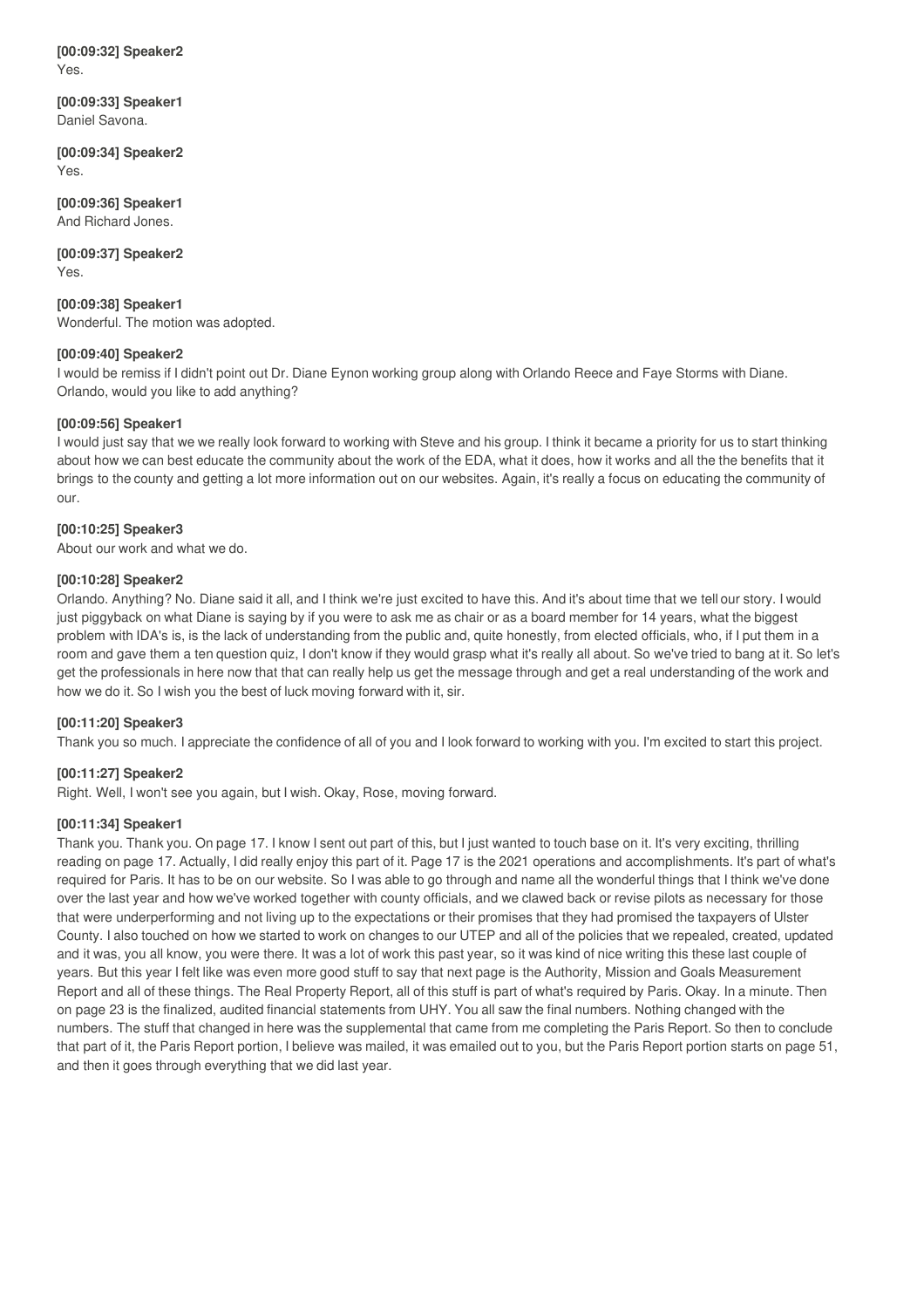## **[00:13:36] Speaker1**

It has all of our project information, and I'm going to look forward to putting together a report that concisely explains how many jobs were added to the county and the investment that was put into the county. All of that good stuff, because obviously no one wants to. No one is really going to want to read that massive parish report in the public. And I would like to share what we've done. Then on page 114, oh and I wanted to say the Paris Report, I know that Diane and Rick know as the auditor and CFO. I had trouble at the last minute submitting the Paris Report, but I emailed a screenshot of the issue to ABO. I sent the dateand the time so that they could see what was going on. But I was able to get it submitted on April 1st. So this was the earliest it's been submitted in years and I was really glad that we were able to get it done on time. Page 114 is the contract with the UCCRC. Contract for Economic Development Services. This is in conjunction. It kind of works off what we already did last board meeting, but this formalizes what we did with an actual contract because that was the advice of our counsel. You voted that we would share a portion of the fee with the CRC for IDA projects. This is the contract with the CRC. In exchange for us doing that to CRC would then provide these economic development services that are here in the contract. So I just need not a roll call vote, just a regular motion and vote to approve the contract between the IDA and the CRC.

## **[00:15:20] Speaker2**

The motion to approve the contract between the CRC and the IDA regarding services. Can I get a motion, please? So moved. Can I get a second? Orlando. Yes. All those in favor I post carried. Thank you, Rose. Or could I just go back to the financials that Rose went through the 157 report that goes to the legislature? Is that going out as it usually does in May or.

## **[00:15:54] Speaker1**

Well, actually it should. If it's not I mean, it should by the end of this month, we're almost done with it. There was one more thing that we were working on. One of the problems we had was the bank for one of our projects erroneously sent us back that they still had a bond with us when they did it. So I halted and I got Joe involved, and Joe confirmed that we're correct, not the bank, thank God. So now I just have to go back and finalize the last minute changes, Rick.

## **[00:16:23] Speaker2**

Okay. So just as a reminder to myself and to everybody, it's a very important report which your legislature required us to perform under Resolution 157. That's why I call it the 157 Report. And it's that summary that Rose is referring to that if they want to see the amount of jobs that have been created and some of the summary information, it's in that report. And it's very useful. It's been very useful to me.

## **[00:16:51] Speaker1**

It is a summary, but it's a huge summary. So I'm looking to do something a lot more concise so that.

## **[00:16:57] Speaker2**

If I may and I should have before we voted on it. But the contract between us and the CRC, did we decide on a percentage?

## **[00:17:07] Speaker1**

Yes, it was 75, 25 was what you all voted on last month.

## **[00:17:11] Speaker2**

25 to the CRC in 75 to the IDA.

## **[00:17:14] Speaker1**

Correct.

## **[00:17:15] Speaker2**

Thank you.

#### **[00:17:18] Speaker1**

Okay. And then the last piece was the approval of the administrative staff contract for July 1st, 2022 through June 30th of 2024, as it was distributed to the board. Did anybody. I don't think we need a roll call, Joe, just a regular vote. Regular votes.

#### **[00:17:45] Speaker2**

I'm going to need a motion. There's been discussion review. Want to need a motion to engage in an updated contract with Rose's group for her services. Can I get a motion after having reviewed it? Everyone. We reviewed it. Can I get a motion to take the vote, please? I'll make a motion here. Let me just correct myself a motion to accept this presented. Michael, you still making that? Yes. Okay. Orlando sticking all those in figure in favor signify by saying I post carried. Thank you very much.

#### **[00:18:27] Speaker1**

Thank you. That concludes my report. Chair.

## **[00:18:31] Speaker2**

Okay. Dr. D, you got anything under audit?

## **[00:18:36] Speaker1**

No, we don't even know. There is a referred to on page 117. There's nothing to report from them. There was no workers on site at in a story in the month of March.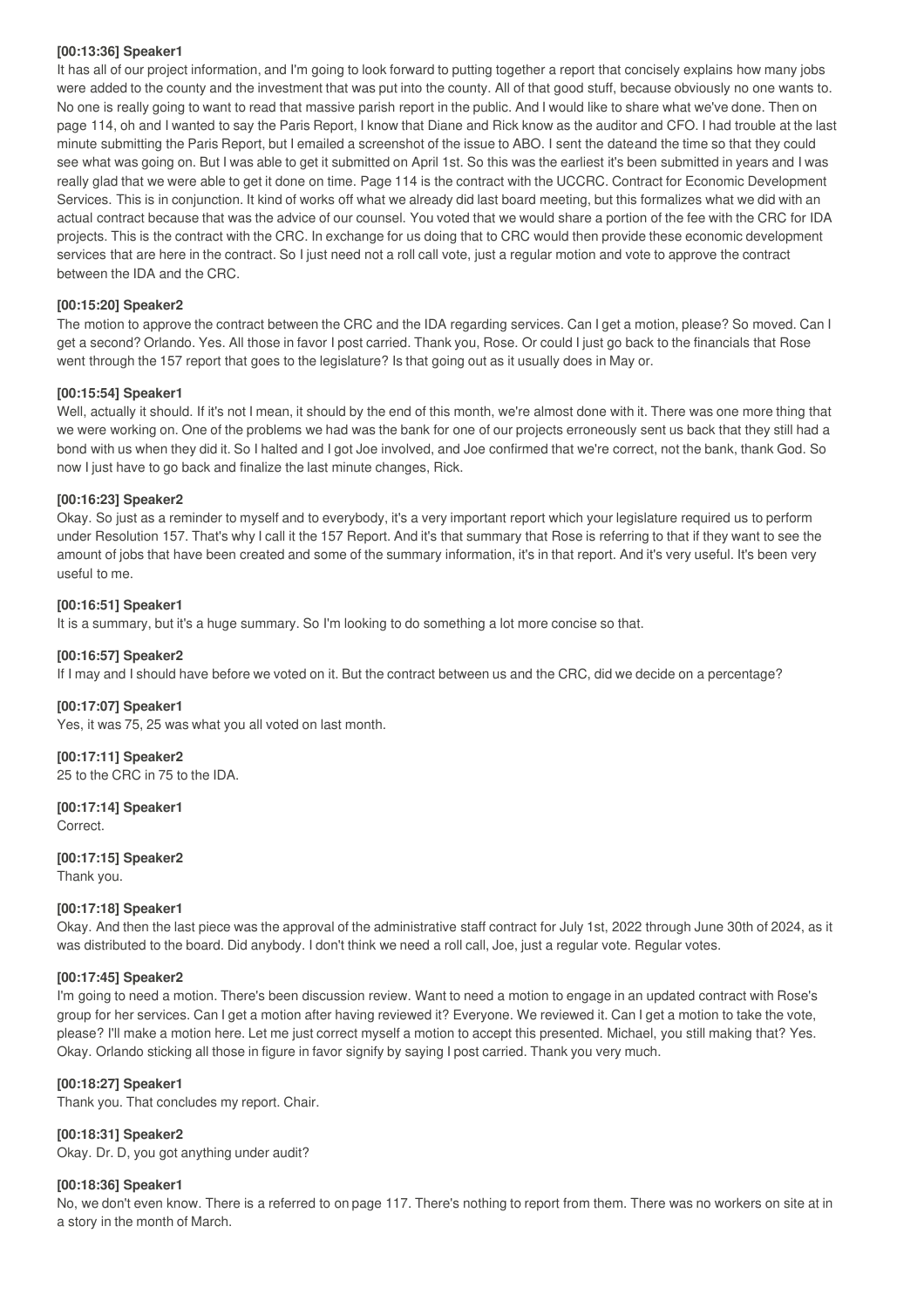## **[00:18:46] Speaker2**

Okay. Thank you. Finance. I see Faye is not here so, Rose.

#### **[00:18:53] Speaker1**

There is no finance report. There won't be a finance committee meeting for a few more months.

#### **[00:19:01] Speaker2**

Okay. Brings us the governance. Thank you, Chair. March 31st, we had a governance meeting. It wasn't that lengthy. We had topics we had to discuss. We recently put forward to Joe about drug and alcohol policy, which Joe updated a policy and a form. I think everybody received that in their packet. It was pretty. It's a good policy. Joe, I thank you for that. We also discussed changes to the UTEP and how we had to go to a public hearing to do any of the changes. And right now, as most of the members here, the board members know, I think it was Rick, correct me. Who else was on your committee for community benefits? Myself, Rose and Diane and Orlando might have been on. Also, I don't remember. Yeah. You guys did a great job with that, and we'll be bringing that. Everybody has been following along on that, but we'll bring that back up to speed so we can get that included into the UTEP and it's going to create better incentives for anybody coming our way in the future by using local contractors and local businesses around here. Community benefit. Correct. Correct. That's what it says. We also, Joe has a NDA form coming to us. I think it's almost finalized, Joe, Rose.

## **[00:20:37] Speaker4**

Since I'm working on that and I'll have that out sometime next week. Yes.

## **[00:20:40] Speaker2**

Okay. And that will go to everybody that we're seeking services with in the future. And that's going to include all employees of whatever company that we're going to service with. Let's see here.

#### **[00:20:51] Speaker1**

I'm not employees. Right. It was the subcontractors of the vendors.

#### **[00:20:54] Speaker2**

Correct. Everyone included. So we also discussed the housing policy. And as everybody knows, we had a moratorium on that for the last three months and that ended on the 15th of April. In governance, we discussed about extending it another three months as the moratorium and as counsel can tell you that we can pretty much draw back on that at any given time. We'll have working groups still coming in with more information on how we proceed to help out in housing and what we're going to do with housing, be it affordable workforce. And, you know, we all know that what's going on, it's not just Ulster County, it's everywhere. So we're looking to help out the best we can, and we're still waiting on some information to come back in just the if. Maybe Tim Weidemann would shed a little bit of light on it. Is there anything on a horizon that is like it has to be done yesterday as far as a group coming in with a housing that they would need us to come up with something because we'd rather get it right and be comfortable with it than rush to get something done. So who do you see out there right now, Golden Hill people or what are we talking about? Yeah.

#### **[00:22:11] Speaker2**

Mr. Chair, I think Golden Hill is probably the closest to the point where it may need that. I'd have to check with the team and see what the timing is. But I do in principle agree with the thought that we've got to get this right and would certainly in my regular updates with Rose, flag anything that's coming down the pike at speed if there's something that needs attention. So I think that's worked in the past and would continue to use that to get responsiveness to anything that really needs time. So. Well, always feel free to share your ideas with her. I know you guys don't have a problem with that, but sometimes the best thing, and I'm wont to say it all the time, is a pair of clear eyes and a different perspective. I know the county wants to. It's always been our goal to work hand in hand with the county. So please, if you have an idea, share it. That's all. So. Chair Anything else on the governance? No chair. That's my report. Thank you. I think we have to act on the extension today. No, I believe, Joe, we can just have it as a roll over. There's an evergreen on that, Joe, or no?

#### **[00:23:25] Speaker4**

You know, I'd have to check that. But I think what we should do is all of us agree that we want to extend it. How much longer do you want? Do you want another three months? Because we've been doing three months, right?

## **[00:23:37] Speaker2**

Yes. With with the understanding that you can cut that short. Correct. That's right. It's not in perpetuity. So. Yeah. Okay, then, Rick, would you like to make a motion that we extend the current housing moratorium another three months? Would you add the language that we can? We can terminate that at any time as per the existing resolution that we passed some time ago. There is a provision for that suspension. So the motion is, with all the provisions of the current resolution, that would just extend three months. Can I have a second on that? Orlando. All those in favor I opposed. Good catch, Rick. Thank you very much. So it's going to be extended three months then. If nothing else in governance, I'll accept the motion to. I'll take a motion to accept the report is presented. So moved. Thank you, Rick. Do I have a second, Danny? Thank you. All those in favor signify by saying I. I. Opposed. Okay. That brings us to old business status of pending projects.

## **[00:25:04] Speaker4**

Rose. Did you want me to start?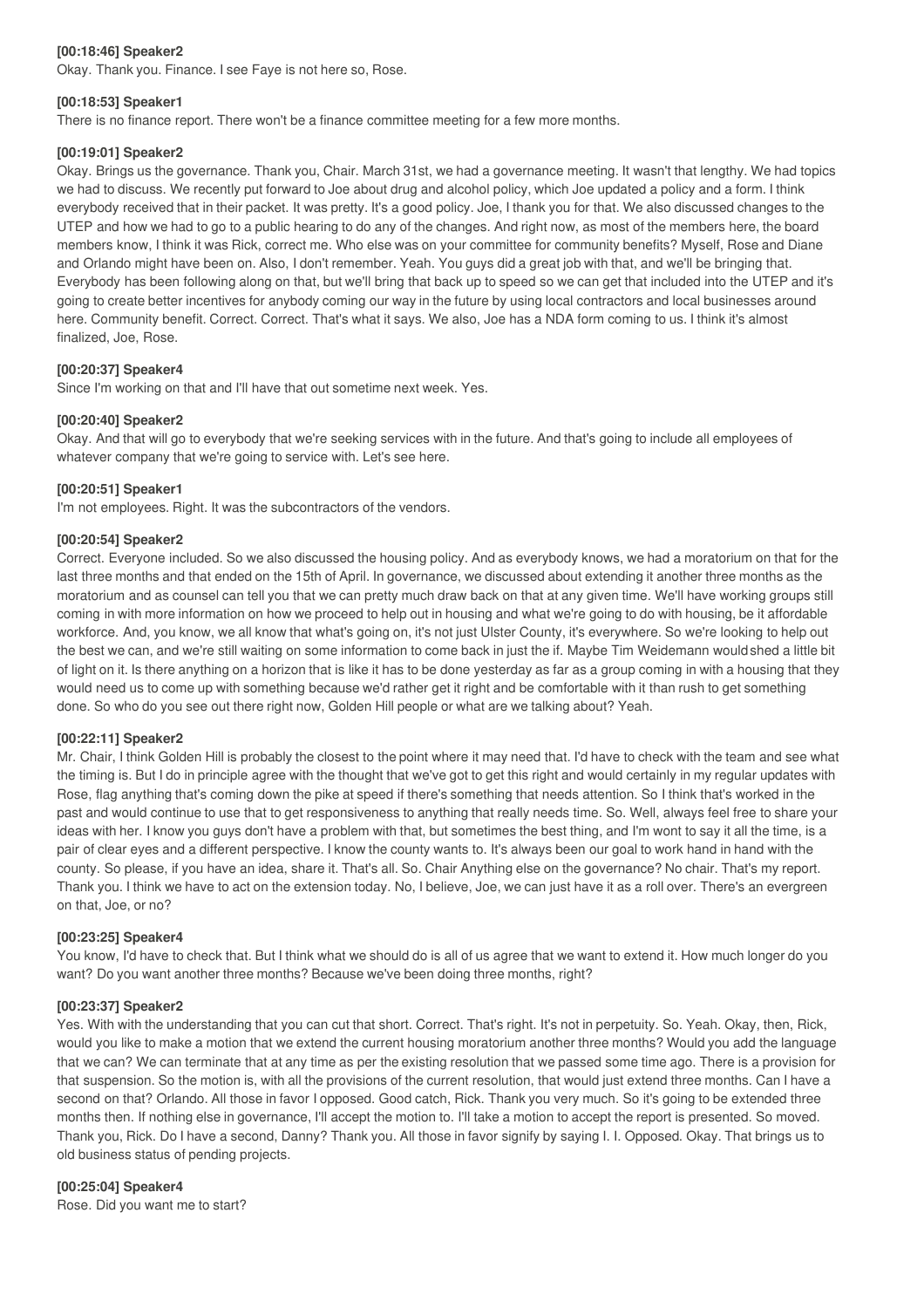#### **[00:25:06] Speaker1** Yes, please.

#### **[00:25:07] Speaker4**

Thank you, Chair. A couple of new entries or revisions. Romeo. They got their bank financing. We reviewed their mortgages, mortgage drafts last week, and we're finishing up the papers. We'll have them out in the next day or so. Rose has looked at them and has a couple of questions that we're following up with her. So I would expect that transaction will close next week or the first week of May. So that's Romeo. And then the new addition there is Cresco Labs, and that's a resolution for scheduling a public hearing. Rose has done a lot of legwork to arrange for the public hearing. We have a draft of the notice out to the project applicant for them to review. We need comments back sometime today or tomorrow morning at the latest in order to make our publication deadline, because we've got this on a fast track. And that's what I have as a report chair. I'll open it up for any comments or questions.

#### **[00:26:05] Speaker2**

Anyone? I have a question, Joe. Wildberry Lodge. I mean, that's four years in the making here. At what point does that.

#### **[00:26:16] Speaker1**

The project had reached out to me and via email so it's in writing ask that we keep it on here. I did tell him that he would have to go back to a public hearing at this point because it's just been too long.

#### **[00:26:28] Speaker2**

That was going to be my next question. At what point does it trigger a second, another problem. So we have language out there for that. You know what I mean? I don't know if we have language, do we counsel, if we don't know.

#### **[00:26:45] Speaker4**

And that might be something that we want to do. Have like a two year or a one year trigger or expiration date on our public hearing resolution. I always advise from a good governance and a prudent best practices standpoint that if a certain amount of time, a year, a year and a half has expired, that we that we hold another public hearing because the public's view on the project may have changed. The board's view on the project may have changed. And it's certainly good practice to reach out and be transparent on something like that.

#### **[00:27:19] Speaker2**

I agree. Makes sense to me. So maybe we can check that up when we have our next governance meeting. Yeah. Yeah.

## **[00:27:27] Speaker4**

That's what would.

#### **[00:27:29] Speaker2**

Trigger a second. You know, you're saying that it's stolen to have broken ground or closed yet, or what's going to determine the two year.

#### **[00:27:39] Speaker4**

Period that would trigger.

#### **[00:27:40] Speaker2**

A second public hearing? Well, there's been absolutely no activity. That's what I'm saying, lack of activity, because certain projects can take longer than others. What I'm asking just for clarification.

#### **[00:27:51] Speaker4**

Yeah, that would be my advice, sir. Yep.

#### **[00:27:56] Speaker1**

So that's something we can tackle with governance.

**[00:27:59] Speaker2** Right? Yes.

**[00:28:00] Speaker1** Right.

#### **[00:28:01] Speaker2**

You know. We're doing everything we can to expedite the schedule and move it along. They're having a difficult time, quite frankly, because the town of New Paltz is not an easy place to get some things done. And I see Mr. Moriello smirking and laughing that he took a beating during COVID. He took part of the nation. He took a pounding for two years. Yeah, well, listen, there's been boards that have applicants that have come to us and gotten it through. So whatever your reason is, whatever the rationale is, you know, it's frustrating looking at the same name all the time. But we get it. We get it. All right. Okay. That it Joe?

#### **[00:28:48] Speaker4**

Pending projects. Yes. Yes, Chairman. Thank you.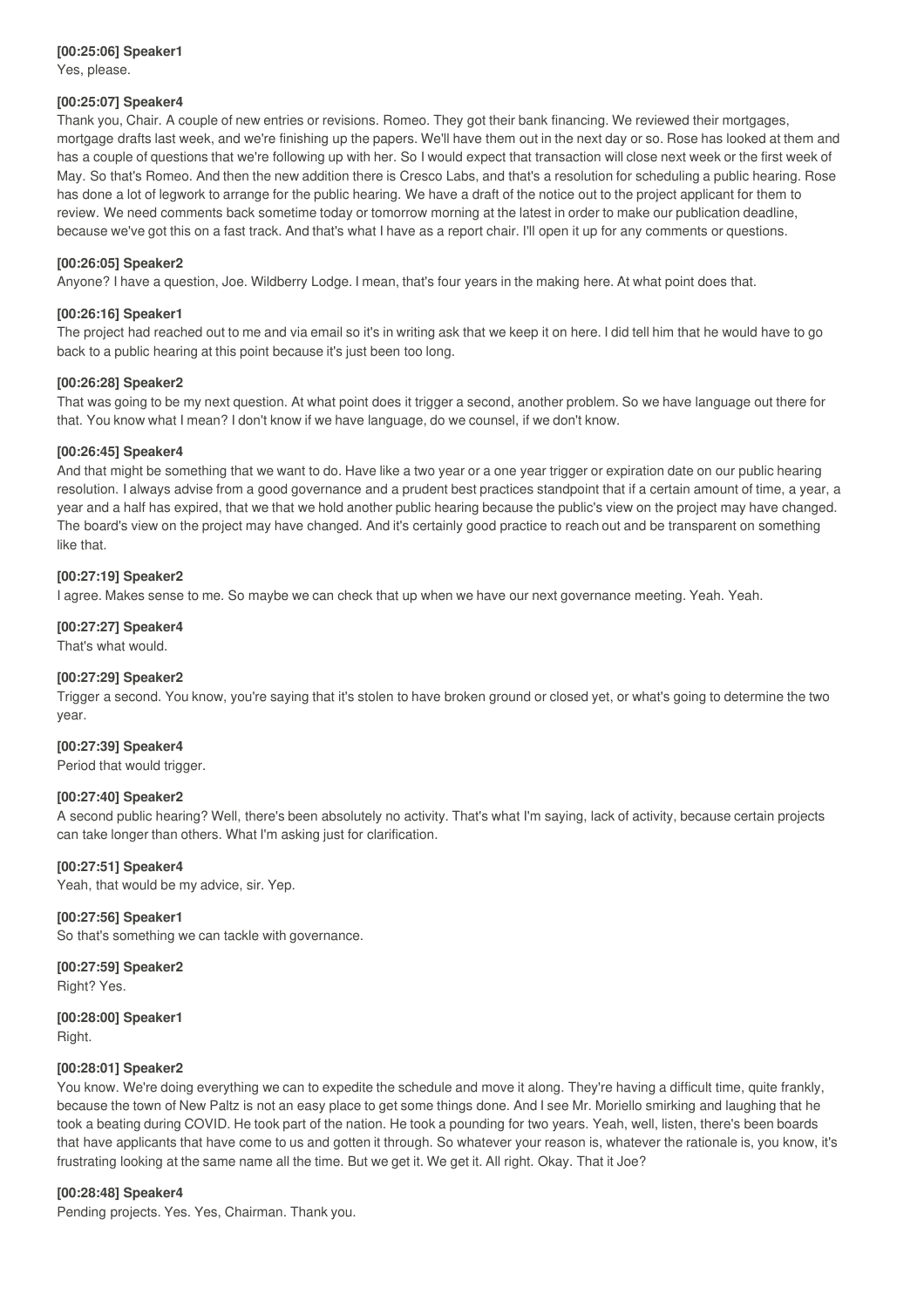## **[00:28:51] Speaker2**

Status of pending enforcement matters.

#### **[00:28:54] Speaker4**

Yes. Rose has done a good job keeping me on task here. I've got your pages out for you. Being delivered to Rose's office today for Greenhouse and Darian Lake. That'll wrap those two matters up. And with respect to Golden Hill, I'll make another phone call to the city assessor just to see if they want us to do anything. There has not been a pushback. There has not been a pushback from them in terms of asking for us to take any action with respect to a clawback bill. I'll wrap that up. So with any luck, this pending enforcement list will be zeroed out for the next meeting.

## **[00:29:37] Speaker2**

So, Joe, one other question. So although as a board, we enact the clawback provision, the municipalities are the final word on the decision whether or not they want to claw back.

## **[00:29:52] Speaker4**

No, but the under my understanding. Well, let's start at the beginning. The clawback provision is a may. It's not a not a mandatory. So it's similar to a bank foreclosing on a mortgage or recovering under a note. It's a discretionary act. My understanding of the IDA's position with respect to Golden Hill was that I was to reach out to the city to see if the city has any desire for us to, quote, go after, if you will, Golden Hill. If the IDA, on its own, wants me to calculate a bill, presumably with the assessor's help, as to what the difference would have been for only one year, they only had the pilot benefit one year of the taxes and the pilot bill. I can certainly do that and send them a bill. But the direction that I understood was that I would reach out to the city and see if the city wanted us to do anything. The property is on the tax rolls and they have been assessed taxes and to my understanding that they the Golden Hill people have been paying taxes. So we've accomplished the 50,000 foot issue of terminating the abatement, putting them back on the tax rolls and having them subject to taxes and a tax lien if they fail to make their payments.

## **[00:31:18] Speaker1**

Yeah, I should touch base on that as part of I met with the assessors a couple of weeks ago and I should have said that in my report. I had it written down, but I missed it. I did touch base with Dan Baker about Golden Hill. He would like us to reconvene with him on it, Joe, so that we can get that bill calculated. And in just to add to it, the meeting with the assessors was really awesome. I don't have a better word for it. I spoke with them for about an hour. I was surprised. I was tired of talking by the time I was done, but they asked a lot of good questions and honestly, it was we had some really good dialogue and I look forward to going back once or twice a year to meet with them and keep the open lines of communication and work together to make sure that pilots are calculated consistently and correctly and that we're all on the same page.

## **[00:32:16] Speaker2**

We're very lucky that Rose is our CEO. She continues to raise the bar and challenge in herself to, you know, to kind of make this thing a little bit more progressive. So thank you for meeting with these people and you can't do anything but help to tell them what we do. So maybe there's consistency across the board. So. What else do we have here now? New business. I see a lot of people here today. Resolution authorizing amendment. The basic documents for Dennis. Who's going to handle that one? Michael. Yes, Mr. Chairman. By the way, before I handle it, let me just editorialize here for a second. I've been friends with Jim for a very, very long time, but I just wanted to get a first prize for that. Well, I just want to say how much I appreciate all he's done for the Ulster County. IDA and I, he's been a tireless worker. He's dealt with a lot of issues. And the IDA, in my opinion, right now, is operating very, very well. It's, I think, a decidedly different board than it had been for a while there. And I just want to tell everybody that I appreciate Jim's efforts and all his expertise and his knowledge and acumen. And I hope that if there's new members appointed that they, you know, that they follow a business model in appointing people that want to encourage business. Because as I've said before, if we weren't in New York, we wouldn't even need IDA if we had a good tax structure and a good business structure.

#### **[00:34:09] Speaker2**

So I just wanted to tell everyone that I really appreciate everything that Jim's done. So thank you. Thank you. As far as the extension goes, I think that I have Charlie Blakeman on and I think I have Tavo Summer on. I don't know if Andrew Kelner is on, who is the general counsel down in New York City, but the request is to extend the tax exemption letter, no additional funds requested, but to extend that tax exemption letter until December 31st, 2023. The applicant submitted a letter request to the board detailing the difficulty that they've had during COVID and with suppliers and with contractors. And I can let them speak to that if the board would like to hear more about it. But that's that's where we are now. In the request for extension, there is a second issue that is also on the docket, which I'll let Joe explain more, because he's really the architect of it and he's the guy that brought it to our attention. The the current deed to the premises has the golf course still on it. Now, the golf course, as everyone knows, is out of the pilot. It's outside the pilot. It's not part of the pilot. We have been in contact with Joe Scott. I've talked to Jeremy Baraka, who is the new assessor in the town of Rochester. Everyone is aware of that as we modify these documents going forward.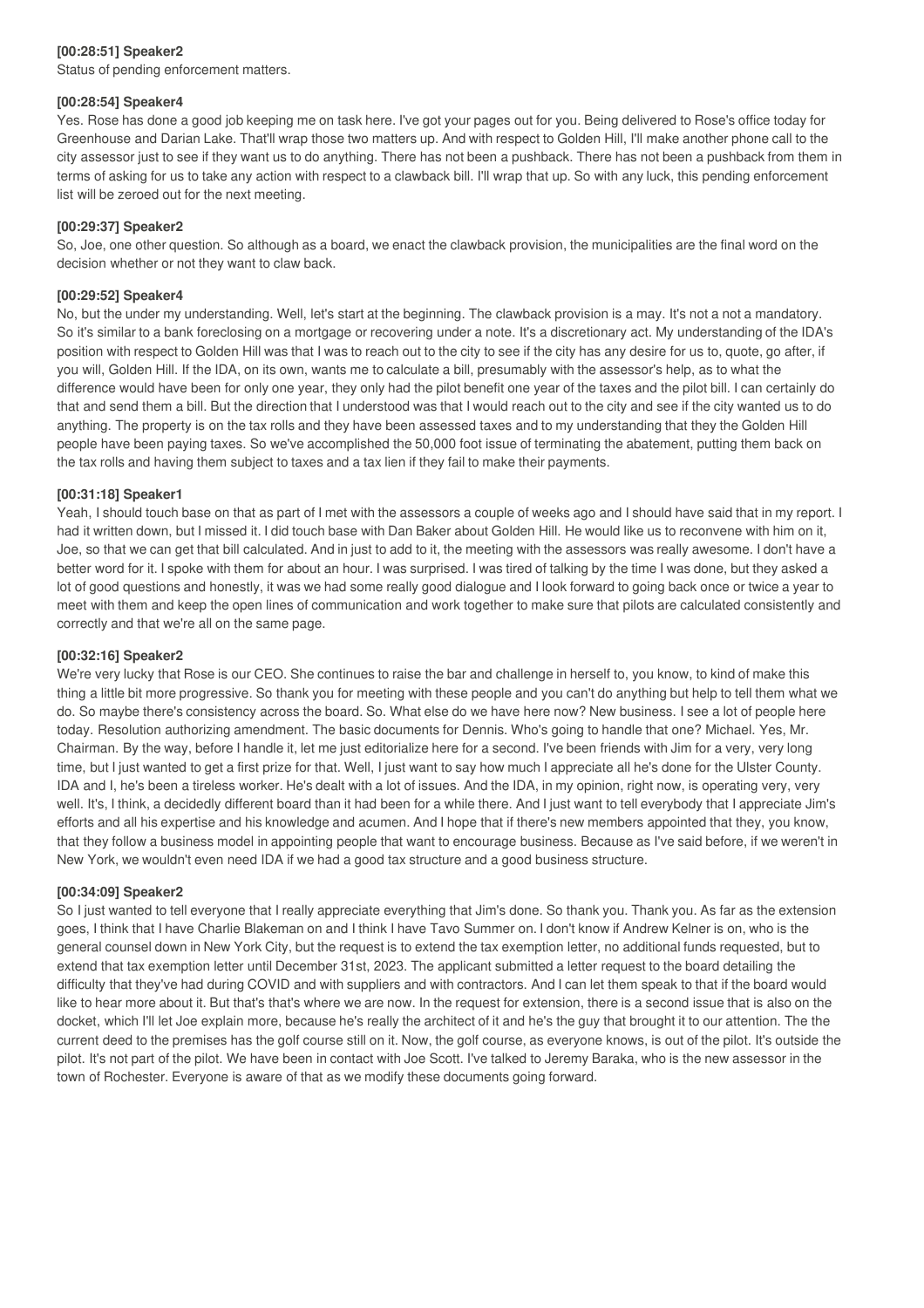#### **[00:35:54] Speaker2**

Joe has a modification agreement for us. We've been working with Andrew Kellner to make sure that everything is set with Deutsche Bank down in the city. Who is the mortgagee for the entire project? So we get whatever releases we need and whatever we need to confirm that is in fact the case. I am told by Andrew and hopefully he's on today. If he's not, we'll have to confirm it with on hold that Innes NY LLC will be the fee owner of the property and we'll continue as we've done to date. The current deed is in an LLC name and it was recorded on October nine, 2019. It has, you may recall, 131 acres associated with it. Our issue had come about because the spa property was added to that to that property to make it a I think 133 acres. Spa property is two acres. And unfortunately that spa property would put it in a different name. That has all been merged now. But we want to make sure that for pilot purposes we memorialize it correctly so that the golf course is outside of what continues under the pile. So those are the two issues. And essentially just, just 1 second counsel. So what we're saying is, is whether there's another subsidiary, whatever it is, it doesn't foul up the equation. It's the same principles. There's no issues there. So we don't have to go back in for that. Go ahead, Joe.

## **[00:37:47] Speaker4**

Right. And actually, I'm following up on your point, Chair, the two issues that are that are on the table for the Inness project. Um, ah one the point that Mr. Moriello discussed, which is extending the sales tax letter for approximately a year. And again, given COVID given supply chain, that's not an entirely unusual request. That's something that we've seen with other EDA projects throughout the state. And the important point that Mr. Moriello also made was that there's no additional benefits being requested here. So it's the same project, same amount of benefits, just a longer period of time to complete the matter. The discussion from Mr. Morello about the real estate is something that we addressed at a prior meeting many, many months ago, and it's just taken some time to get wrapped up. We expect to have it wrapped up in the very near future. Mr. Moriello so indicated. But that doesn't need to be approved today because frankly, the IDA already approved that. That was an issue raised some time ago. The point that the chairman alluded to was an issue that that Rose discovered as she was going through the Paris Reports and the job numbers for this matter. Rose, do you want to talk about that or do you want me to go into the background?

## **[00:39:24] Speaker1**

Well, I would.

## **[00:39:26] Speaker2**

If I could before. Before you go any further, I want to recuse myself from consideration of Venus. I've done that all through the project. We'll make that standing, Rick, that you recuse yourself on. Anything to do with an is based on your position in that in that municipality. So I'm going to unmute myself. Do whatever you want to do. You're okay. Go ahead, Rose.

## **[00:39:53] Speaker1**

I was going to say when we were doing the reporting for Innis, we did find that there was a change in the employer, and it bars us from being able to count all of the employees that they've used at the project. They've gone above and beyond the employment levels that they had promised and I mean like tenfold. So we want to be able to count that. And they promised, I think, ten jobs and they're close to 50 something FTEs, although there are about 100 employees. So we want to make sure that they get credit for all that they've added to the county. And it's an important step to add that here.

#### **[00:40:33] Speaker4**

Joe, right and in that vein, if you go to the resolution page one, 22 of the materials, you'll see in paragraph B there in the first. Whereas paragraph we talk about any related companies to Innis operating the facility. So what's going on there is they have and maybe Mr. Moriello can go into more detail if the board wants, but it's not that unusual to have a real estate holding company and an operating company operating the entity and the documents define or refer to the company hiring the jobs. And the company is the company that made the original application, which in this case was the real estate holding company. The real estate holding company doesn't technically have any jobs, so technically there's a violation, even though as this Woodworth said, there's extensive numbers of employees at the facility. So what we're doing is making a technical fix to our clawback agreement just to make sure that all our paperwork lines up properly.

## **[00:41:41] Speaker1**

And most of our projects have holding companies that hold the properties and then have a second company that deals with the employment. So it's not any different than what.

## **[00:41:50] Speaker2**

We already do. So this is nothing new, right? Correct? Correct. That's right. Solve the matter, Mr. Moriello. You're good. Yes, I'm fine. When Joe's fine, I'm fine. Circle gets the square. Can we take you guys off the board? Are you going now? Yes. If you're. Do you need a vote on the resolution?

#### **[00:42:13] Speaker1**

You need a vote. We need a roll call vote here.

# **[00:42:15] Speaker2**

Jimmy, I have a motion to go to a roll call vote on the resolution regarding Innes. Can I get a second? I have a second. All those in favor I. Opposed, carried, please. Roll call, Rose.

# **[00:42:34] Speaker1**

James Malcolm.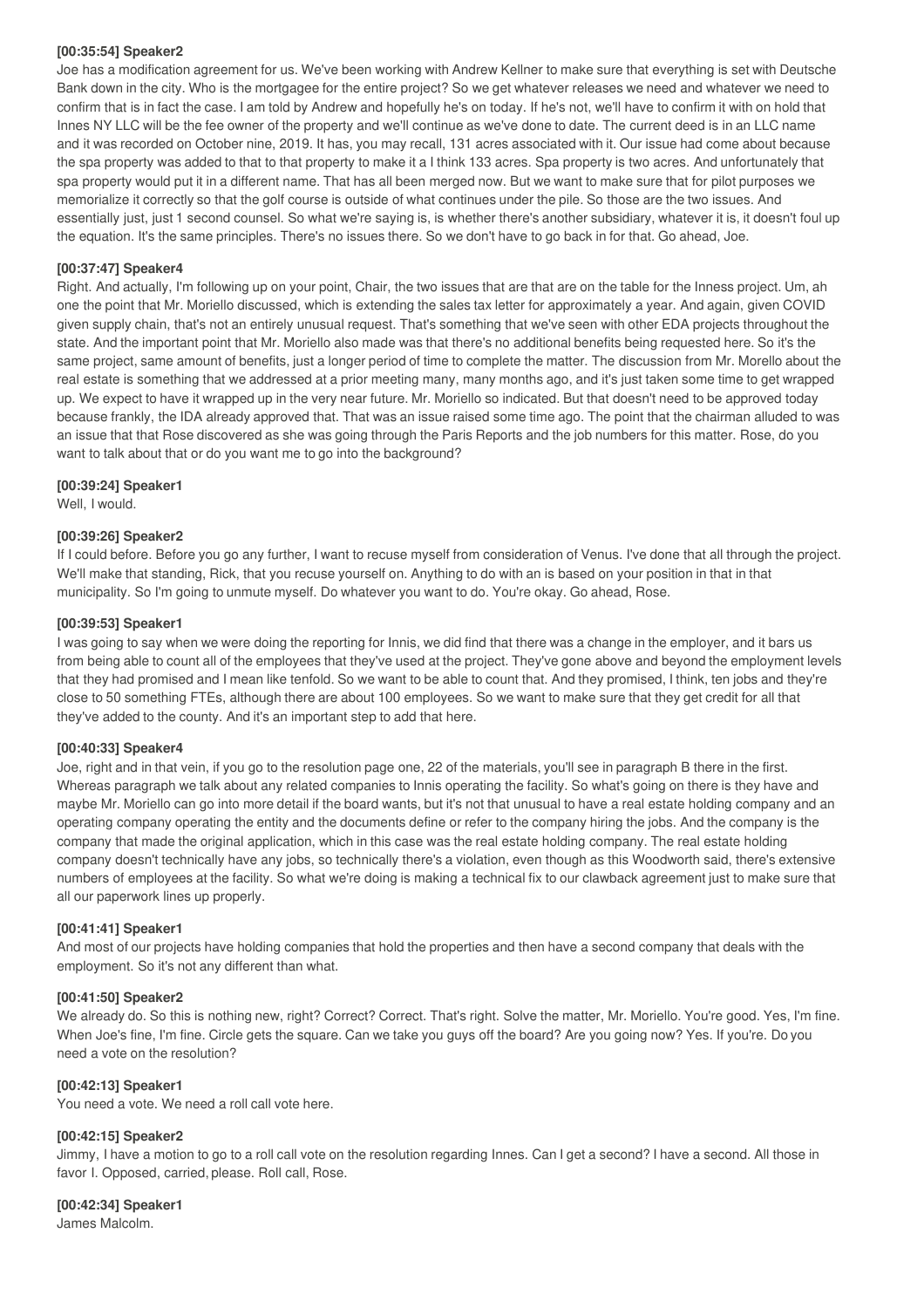**[00:42:35] Speaker2** Yes.

**[00:42:36] Speaker1** Diane Eynon. Faye Storms is absent with notice. Michael Hamm.

**[00:42:41] Speaker2** Yes.

**[00:42:43] Speaker1** Daniel Savona.

**[00:42:45] Speaker2** Yes.

**[00:42:47] Speaker1** Orlando Reece.

**[00:42:48] Speaker2** Yes.

**[00:42:50] Speaker1** And Richard Jones. He recused himself.

**[00:42:55] Speaker2** Now, unless he keeps saying you forget it.

**[00:42:58] Speaker1** I. I know.

**[00:42:59] Speaker2** Just keep bringing it up.

**[00:43:01] Speaker1** You just smile. That's all he had to do. Just smile.

**[00:43:04] Speaker2** Don't let them trick you, Rick.

**[00:43:07] Speaker4** And sorry, those who moved the resolution.

**[00:43:10] Speaker1** It was Mike and then Orlando second to.

## **[00:43:13] Speaker2**

Okay. All right. So his people. Thank you very much. Thank you, Mr. Chairman. Thank you very much. Thank you. Down to one screen today. How are you? Good. How are you? Good, thank you very much. Glad we could get through the thing. All right. Resolution consenting to mortgage for Marlborough District Route Nine, LLC.

# **[00:43:42] Speaker1**

So can you take that, please?

## **[00:43:44] Speaker4**

Will do. Thank you, Chair. This resolution is exactly what it says at the very top. It's consenting to a mortgage. This is an ongoing IDA project. We have an interest in the real estate due to our undertaking and granting financial assistance to the project. The company has gone out and done some additions and some additional construction. They need to encumber the property with a mortgage. They're asking us to consent to that mortgage because we have an interest in the property. This is a typical and routine request of post-closing on projects. There's no financial assistance being granted. They will pay the mortgage reporting tax. So the IDA is not providing any assistance. So there's no change in the project, no change in the amount of benefits. And with respect to our pilot agreement, any improvements to the project are subject to normal tax. So there's no benefits being extended to this project applicant and and no additional liability that the IDA is exposed to. And with that, I'll open it up for any comments or questions.

## **[00:44:58] Speaker2**

Often being said, do we need a roll call vote on this as well? I think you said so. The increase in the assessment for the new property does not come under. The previously granted, not tax inducement. It sits alone. Okay. That's correct. Right. Stand alone. We need a roll call. Rose? Rick? Rose? Yes. I need a motion then to take a roll call vote. Danny, would you like to offer that up? Danny's busy. Mike. Yes, I know. Orlando our second. Thank you, Jim. I was really sorry about that. Okay, let's move to a roll call vote on that.

## **[00:45:41] Speaker1**

On the James Malcolm. Yes. Diane Eynon Yes. Okay. Storms is absent with notice.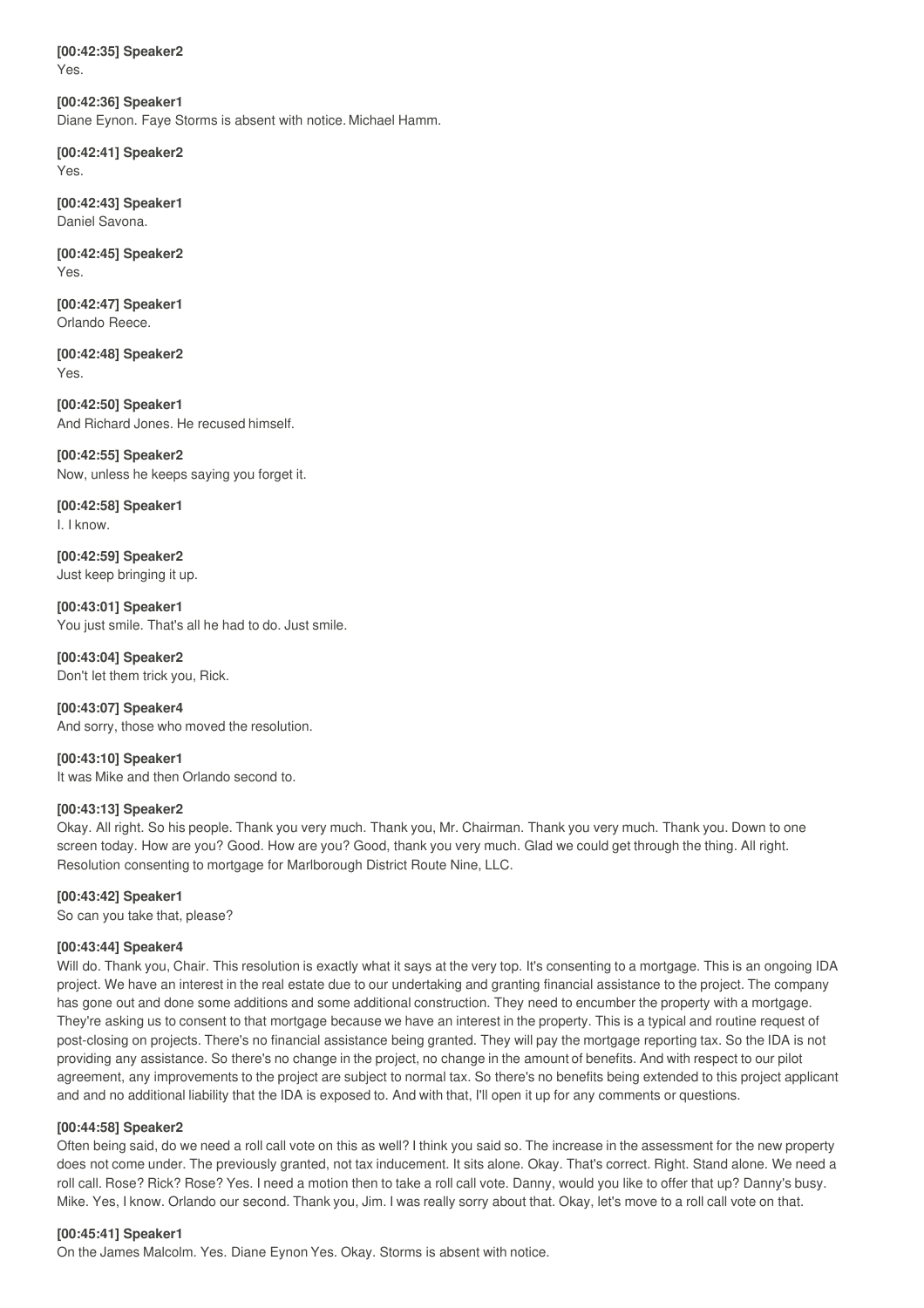#### **[00:45:48] Speaker2** Michael Hamm. Yes.

**[00:45:50] Speaker1**

Daniel Savona. Yes. **[00:45:54] Speaker2**

Yes.

**[00:45:56] Speaker1** Um hmm. Yes. Orlando?

**[00:46:00] Speaker2** Yes.

**[00:46:01] Speaker1** And Richard Jones?

## **[00:46:02] Speaker2**

Yes. Thank you. I was finished reading something, sir. No, no, no, that's fine. I mean, I was reading something myself and kind of got lost there for a minute, so I didn't want to talk about it. Gloucester St Capital, LLC.

## **[00:46:19] Speaker1**

So I will start on page 139. I did solicit the help of Tim Weidermann. It's been a really long time since I've worked on graphs and excel. I did try. I had the right idea, I think, Tim. But he was able to put it together and make it look pretty for us on page 139, something I thought that was really important to be called out for you all to see is the wages that are proposed by Cresco Labs versus the wages that are currently in the town of Wawarsing. So the light, it's harder. I'm looking at black and white. I hope you all are looking at color, which is better to look at. But the lower bar on the 25 to 35000 range and the next one up the 35 to 49, the lower bar is the amount being paid to people in more saying right now the darker bar is what's being proposed by Cresco for the bulk of their employees. Okay, the next page, page 140. You can also see the hypothetical tax payments. And then again, I'm looking at black and white, so it's a little bit difficult. So if the project proceeds with I'm sorry, if the project does not go forward, there will be a stagnant amount of taxes. That's around 50,000 or 30,000 a year. It doesn't even really show up on the graph that you're looking at. I want to say that it was green and I meant to. I can pull up right here a screen share real quick so that I can show you because I'm struggling to do this in black and white guys.

**[00:48:16] Speaker2** But.

## **[00:48:23] Speaker1**

Okay. So. There's a green line all the way at the bottom. You can barely see it. It looks like the base of the chart because it's so low to zero, but it's about 30,000. The next amount, column C, if the project proceeds with the pilot, there will be approximately \$29 million in taxes paid to the county, the school and the town. If the pilot did not proceed, then they would. They would go for what they're inherently able to get, which would be the 485 B exemption. And that would be the next dark line. It's like the dark gray color, and that would be \$48 Million, the hypothetical full tax. Just to give you an idea of what it could be, but it really would not be because there's no way this would go forward without a pilot. And even if it could, they would obviously get the 45 B would be the 57 million just above it. So you can see that if they go forward with this, this is just a visual to give you, that there will be \$29 million added in taxes coming to the county.

## **[00:49:34] Speaker2**

Of course, the fact that this isn't a deviated pilot, this is a standardized pilot. Correct?

## **[00:49:40] Speaker1**

Right. And they're coming looking for a standard pilot based on their qualifications, although they're well above the points to get a regular standard pilot. That's all that they're asking for. So with that, I'm going to stop talking. And I think the project we have, Sabrina, Noah, and then.

## **[00:49:58] Speaker2**

I just want to say something before we get into the company reps. Ulster County. My whole life I remember Ellenville 40 years ago and 45 years ago when it was thriving. A lot of business going on there, you know, community, the neighborly, other things. And quite honestly, you just see it dying on the vine the last ten or 15 years, clearly. So this is huge. This is a huge project. And the ripple effect, I'm sure, is going to be felt for years and years. So with that, I'll turn it back over to you.

## **[00:50:42] Speaker1**

Rose Okay. Thank you.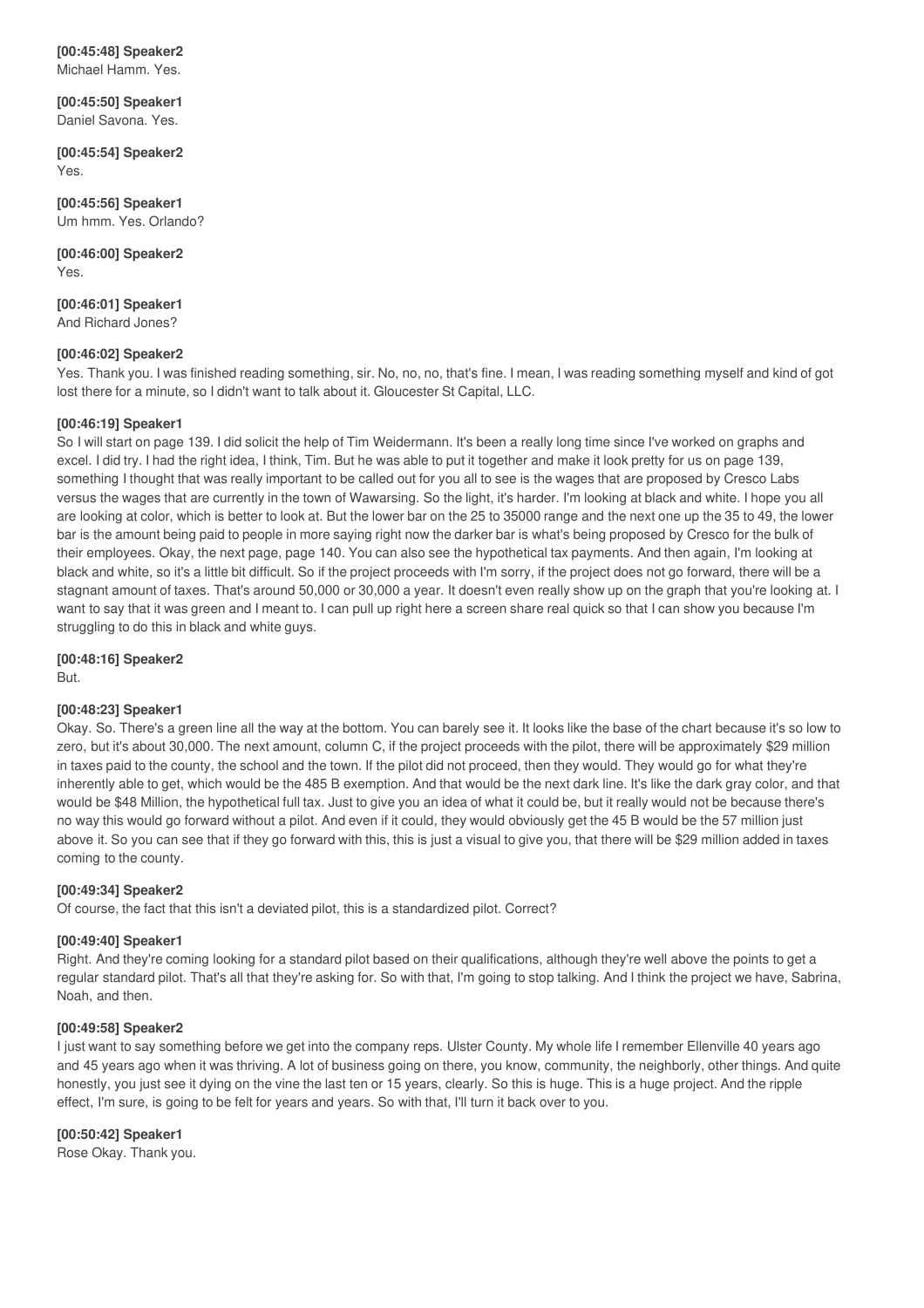## **[00:50:44] Speaker2**

And Mr. Chair and Rose, can I can I just squeeze in a word? I'll be very brief, but I just wanted to echo what you were saying, Mr. Chair, and thank you all for taking this project up. I think especially to Rose and Joe, they've been really working with me in the background over the last year to make sure that this project got through the early stages and was formed in a way that would lend itself to the support of the IDA. Ultimately, as Rose pointed out, this project would not move forward without some incentives. The site that they are occupying, as you point out, Mr. Chair, has been dormant for a long time, and when I set foot on it, I was surprised to see what I saw, which is that what was formerly an industrial site with lots of manufacturing on it was now mostly a wetland. And that's a challenge that we should be thinking about for brownfield sites all over the county, that if they sit dormant for too long, what was an industrial asset becomes an environmental asset, which is also good but good in a very different way. And so I think this is really an example of what we want to be doing, both in terms of brownfield remediation and brownfield redevelopment and also really what the IDA, as you read its mission, every time we join in this meeting, Mr.

## **[00:51:52] Speaker2**

Chair, it's really the mission of the IDA to conduct projects like this and support them as they create new sectors in our economy and add quality jobs. You know, I think we've really put a lot of work into this over the last year or so, and Sabrina and her team will go into some detail about the project and really a lot of credit to them. They've been a pleasure to work with really a unique and rare experience in the economic development world, to work with a team so capable and so committed to our community and to this project. And so I just really appreciate you all taking the next steps forward on this project, and I'm here to help and support in any way I can. All right. Well, listen, thank you. I appreciate that. And now with no further ado, let's turn it over to our 420 people. I don't know what 420 means. I'm getting these notes about 420. And to tell you two up so far out of bounds, I have no idea. But let's just go ahead with it.

## **[00:52:45] Speaker1**

It is ironic, but yeah, so we have Sabrina, Noah, and then we have Christian. I'm not even going to try to ruin your last name. Christian here representing the project. As Tim said, we've been in discussion with them for a while and really explaining to them what's important in Ulster County, how the wages are important. Their project labor agreement that you'll hear about is important. And I think they've really done a good job of listening as opposed to coming in and telling us what we need. They certainly listen to to the locals in the town and they've listened to us. So I'm excited for them to present what they've got here and explain the project and what they see coming to. Go ahead. Thank you, Rose. And good morning, Mr. Chairman. Good morning. Board Sabrina Noah, senior vice president of public affairs here at Cresco Labs. With me today, I have Christian Fecora, VP of Government Affairs, Marcia Maxwell, regional director of Government Affairs, both New York residents, as well as Adam Gordon, our bond counsel. Rose would you be so kind as to allow Christian to present today? He will be running this morning's PowerPoint. And I echo the comments of everybody who is kind of intro to our project. Special appreciation to Rose and Joe for their support. This has been a thoughtful and very visible and transparent process appreciation to all of our friends in Ulster County, Wawarsing and Ellenville. Mr. Chairman. Mr. Malcolm, I can't say what a beautiful community it has been. What a welcome it has been. It's been a once in a lifetime opportunity to get to know this community and find a home for this wonderful Hudson Valley facility.

## **[00:54:22] Speaker2**

That's a message you carry from ocean to ocean that Ulster County is a great place to do business. You know, we're starting from the bottom and we're moving up. So hopefully you guys will be an example. And please, enough with the compliments to me because I certainly don't deserve them. The working people with the county and our professionals are the ones, so please move forward.

## **[00:54:49] Speaker1**

Yes, Mr. Chairman. Christian, when we're ready, let's. Let's raise that deck.

# **[00:54:53] Speaker2**

Yep.

# **[00:54:57] Speaker1**

And Mr. Chairman 420 is a customer and patient appreciation holiday, so it is not lost on us the unique nature of today's date. Yesterday was a day of celebration, so I just wanted to share. Thank you, Rose. That's a lovely way. That's a lovely way.

# **[00:55:14] Speaker2**

In the back of the school room, nodding his head yes and having no idea. But go ahead.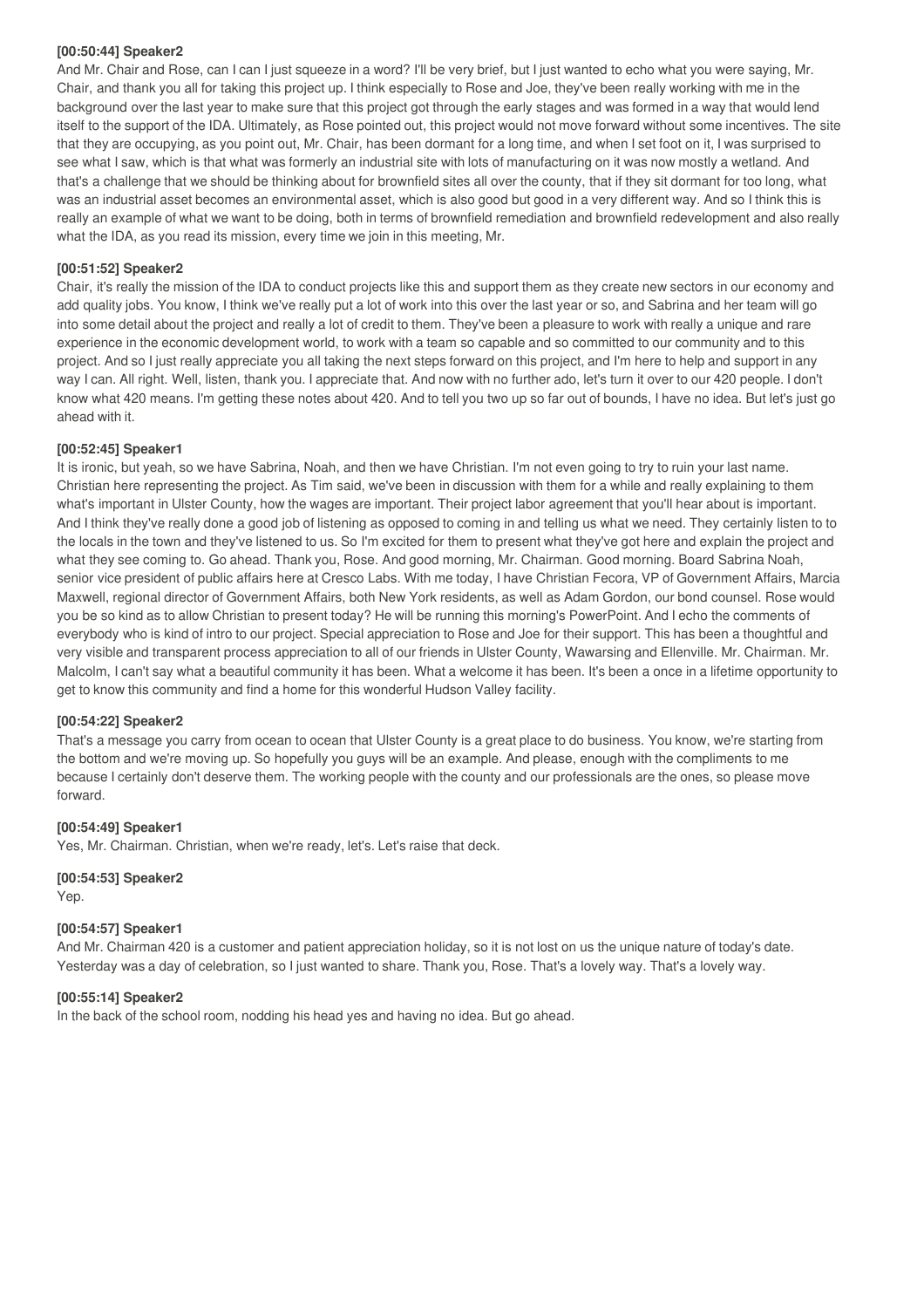#### **[00:55:21] Speaker1**

Slide, please. So we're just going to start very, very briefly. Cresco Labs was founded in 2013 in Chicago, Illinois. We currently employ 3000 employees across our ten network states. Right now we have 21 production facilities and about 50 dispensaries. And I say this to help the board understand that we are bringing a level of excellence and experience that is unprecedented within the industry. We pride ourselves on being compliant. We pride ourselves on normalizing and professionalizing cannabis and really keep that at the core value of our mission. Slide. As we discussed community today so frequently throughout today's presentations. Community impact is the heart of our business and the heart of our company. We pride ourselves on always bringing business opportunities to communities and patients. We prioritize local hiring and building workforce development pipelines to ensure that the community has the first right to qualify for jobs and contracting opportunities. We engage with local community stakeholders and civic organizations and have supported numerous local events. I particularly enjoyed my work with the Noonday Club and the local chapter of the NAACP and the Masonic Temple. We focus on strengthening our community attachments. We have dedicated hundreds of hours and in fact every single employee is given 36 hours of paid time off every year to volunteer in their communities. Slide. A key component of the New York program. The cannabis program is a commitment to social equity at Cresco.

## **[00:56:59] Speaker1**

We have a world class leading social equity program called Seed. This focuses on restorative justice, a community business incubation and education and workforce development, which will be critical to this project as we partner with community colleges and universities to develop a thoughtful talent pipeline to support this facility. Slide. Slide. It's very important to me as we discuss projects to think about where we have come from and where we have been and where we are going. And so as we have discussed and as Tim mentioned in his introduction, this once critical, critical infrastructure to the communities of war scene in El Anvil served as a key manufacturing corridor. Currently it is in disrepair and as Tim said, has certainly started to return to its natural state. We are proud to propose and have, through the support of our locals, a lovely manufacturing facility, as you'll see on the right. And I also want to highlight that it's critical to understand that while we are dealing with a cannabis plant, the interior and the function of this facility is the exact same as this site has always housed a manufacturing facility. Our proposed building is sitting on 90 acres, approximately 300,000 square feet. Our operations will focus on cultivation, production, distribution and manufacturing. There will be no retail sales allowed on premises. Slide. As we orient ourselves to the project, you'll kind of see here within this zone where the the parcels are situated, the two adjoining parcels, that house, the Schrade Channel master site.

## **[00:58:39] Speaker1**

And then if we go to slide. You will see a close up of the orientation of the building, its parking, as well as the deck easement that will maintain through the longevity of the project. As we talk about project timing, we're anticipating 209 million in construction costs with an anticipated completion date of April 2024. The experts on the phone can understand how challenging it is to build a building in today's America. So we're very hopeful and grateful for the support to stay on timeline from our regional partners. We're estimating about 150 million and building construction costs in about 26 million in infrastructure improvements. Most important for me and as I have discussed with many of your members across, I'm very committed to a thoughtful riparian corridor and beautiful new landscaping. As you come down Main Street into a warzone in Leadville and you currently look left, you see this slab that is obviously pockmarked and has not been utilized to its full potential. Part of our plan includes a commitment of restorative habitat to really make this entry into this beautiful community deserving of what the town deserves. With that, I'd like to turn it over to Christian Fekora to cover some of the details of today's IDA application.

## **[01:00:00] Speaker2**

Thank you, Sabrina. Good to see everybody. Good morning. So it's been widely reported that we expect to bring no less than 375 full time jobs to the facility once we're operational. A majority of these positions are quality, entry and mid-level positions that will include anything from shift in office managers to warehousing and packaging agents, purchasing and logistics leads, and even facility maintenance and engineers, just to name a few kind of job descriptions. I also want to note that these positions don't require previous experience. A majority of them don't require previous experience or advanced degrees. So there's going to be broad opportunities for local residents and young professionals who are going to be interested in working with us. And we also anticipate that 75 to 85% of our full time staff will be all sourced locally. Our hope is with economic development. As we all know, it's going to be difficult finding that amount of people. Do you have plans on working hand in hand with economic development in the county? Yes, absolutely. Whatever. Yeah, absolutely. Yeah. We have a broad range of strategies and methods where we develop talent pipelines, work with local universities, community colleges to make sure that folks are understanding of the opportunities within a given area and then can understand the training methods to, to get onboarded and, and to find source employment for us. Christian I saw somewhere in the local newspapers over the last week that the 375 number one went up to 450. Yeah, we can go ahead.

#### **[01:01:39] Speaker1**

I was going to say I can't address the newspaper articles, but we've been consistent in our reporting of 375 as our as our goal for our first few years of operation. So we appreciate the wonderful, thoughtful press that has been and the excitement in the community. But we are committed at this time in our application at 375, sir.

#### **[01:01:59] Speaker2**

And Rick, I might just mention that there's 100 construction jobs, I think, and maybe you're going to get to that question. So that may be where that all of a second. We have our Vice-Chair looking to ask a question. Diane.

## **[01:02:12] Speaker1**

Yeah. Jim. Chair is this okay to be asking questions as we come up on these slides or do you want us to wait.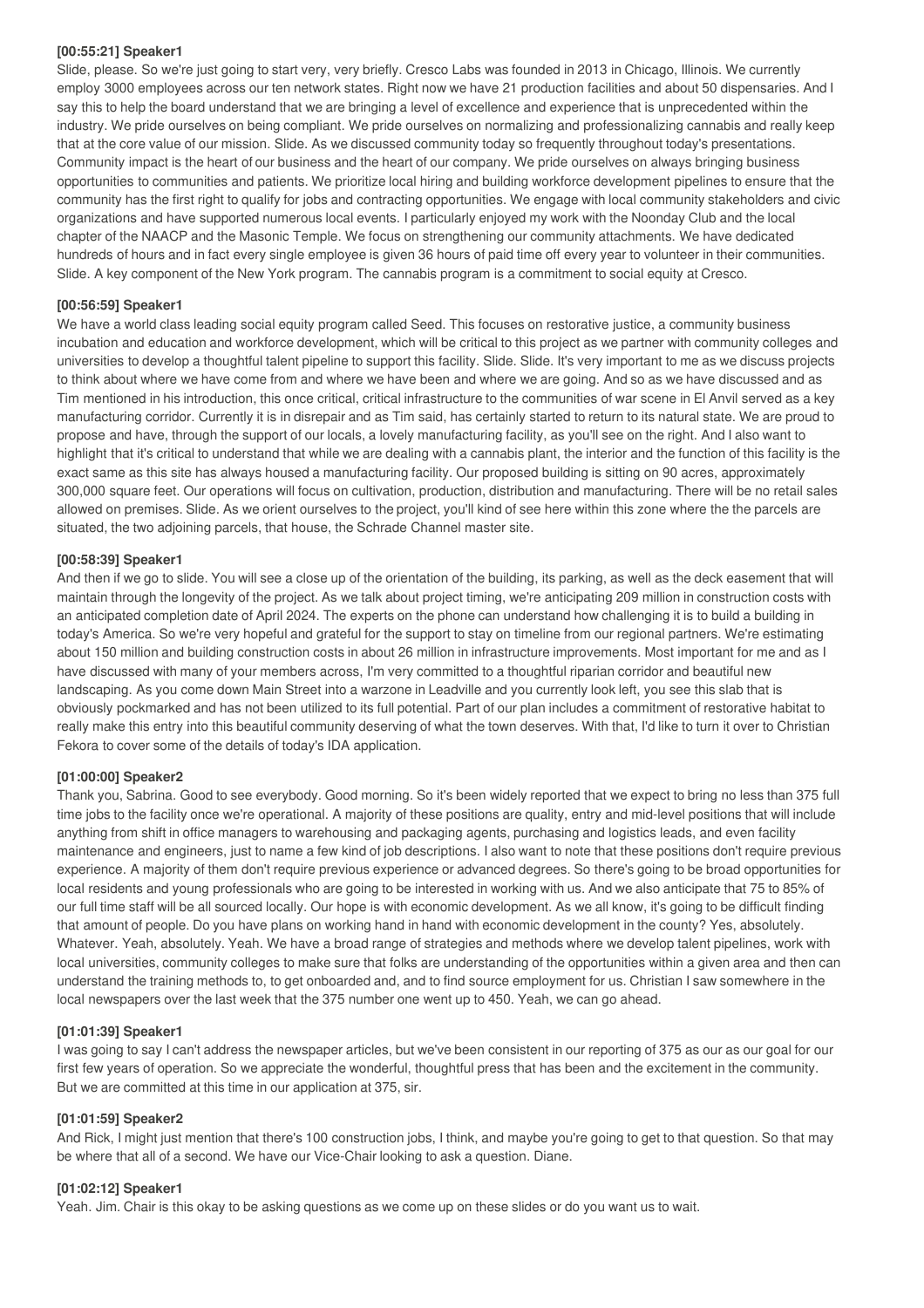## **[01:02:17] Speaker2**

Till I want to wait? It's just I know talking about 375 jobs, number one, the first day you open, you're not going to have 375 people there.

## **[01:02:28] Speaker1**

Now, I have questions.

## **[01:02:29] Speaker2**

It's my understanding. I think anyone else is that when they say a few years, within two or three years, that's what they intend on having. So that that's got to be maybe that's part of the. You know, the pilot, whatever it is, we will hold questions. But sometimes people forget their question as we go through slides. So if we make them short and to the point, fine.

## **[01:02:55] Speaker1**

I can do that. So it's about the salaries actually in the application. And I saw the nice graphic that was put together that Rose presented, which was really helpful. I'm looking at the like 47% in the application. 47% of jobs will be in the 1286 an hour to 1928 an hour and \$12.86 an hour is 26,000 a year, which is just above the 25,000 that the average person in Glenville makes. But if you take it up to the end of your range there, it's \$19.28, which is \$38,000 a year, which is really significant at that level. Right, if you're going from 26 to 38. So I guess my question is, Ellenville is a depressed area and wages are already low. And you're bringing a great project, I think, into Ellenville, the job creation. Everything looks really like a huge benefit for that community in particular. But I do wonder if there's any way that you can be more specific about where those wages are actually going to fall, because that's almost half of them. And there's a chart that they've included towards the end that has it laid out. And actually it's \$15 an hour. It is one thing we discussed, the bulk of them were 15 an hour. One thing we discussed is that our application has that obviously huge range. And that was one of the things that we all. Yeah, that's right. Sorry, Rose. Where am I? I find that. Then I apologize. I didn't see that.

## **[01:04:37] Speaker2**

You know, I think that the little thing that, too, is these 12, \$13 an hour jobs are near to it. We're not including the benefits. So if you were making \$13 an hour, that's 520 a week and it's 30 K a year. But I understand put an extra \$2 in. You're subject to payroll tax versus the. Listen, it's hard to get benefits. So I guess for reporting sake, they can't utilize that and tell you because it's a non taxable thing. But I don't know what their benefit package is worth a few dollars, \$3 an hour, whatever it may be. But I really think that you have to be mindful of that.

## **[01:05:20] Speaker1**

Of course. Of course that the question is still.

## **[01:05:24] Speaker2**

Yeah. And Diane, if I can do a little simple math for you, too, that that's a great call out actually in the addendum where there's that chart, they highlight specific salaries and where we come in at the floor is 15 and with benefits included right around \$18 an hour.

## **[01:05:39] Speaker1**

Awesome. Thank you, helpful.

## **[01:05:44] Speaker2**

Okay. And so let me get back to this chart right here. We're on the slide is everybody can still see my slide, correct? Correct. Yes. Right. So aside from the competitive salaries and benefits that we'll get into, not only here and on the next page, I also wanted to mention that there are going to be a significant amount of upward mobility opportunities and specifically for folks to reach upwards of six figure incomes in management leadership positions as time goes on. So while these are a lot of entry level positions, there's great growth potential. So people can make a career here instead of just a temporary or short term job. Chris, when you mentioned that there's going to be local hiring local as in Ulster and contiguous counties, where are you during in that context, any thought to including some sort of housing allowance for some of these people or housing provisions to perhaps be able to draw people into Ellenville to actually live there and be closer, a much more integral part of that community. Yeah, it's a great question. I'll start with the first point, which is we really are targeting that Mid-Hudson Valley region, Dutchess, Orange, Rockland, Sullivan and obviously Ulster. But in that immediate area, to make sure that those folks have the first bite at the apple. And then like I said, in terms of doing some kind of engagement with local schools and community colleges and workforce development organizations, I think that will be a big part of what we do in terms of making sure local residents have those opportunities first and foremost. And on the second point, I think that's a great flag. I'm happy to write that down and see what we can look into on that. 375 Is that full time equivalent or is that headcount?

# **[01:07:40] Speaker1**

Full time equivalent.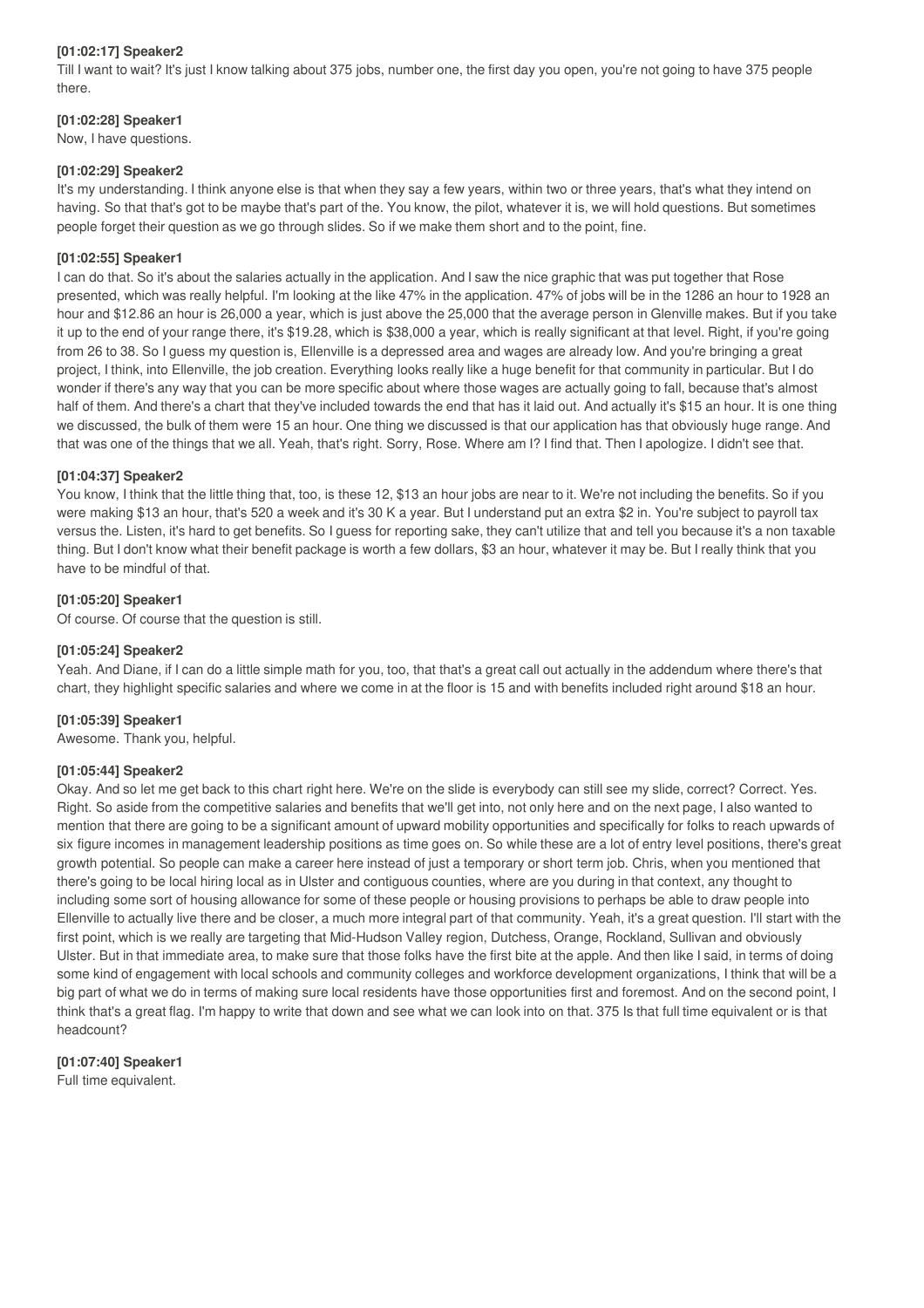## **[01:07:42] Speaker2**

Okay. And Tim, I think you mentioned that number that I remember from some newspaper article that represents the construction jobs, that's my understanding. I think I recall from the Freeman article that it mentioned 375 operational jobs at the facility and 100 construction jobs, just as I know they'll probably be more than 100 construction jobs. And sure, we always talk about we seem to forget that local labor is an integral part of these things. And usually having negotiated been part of negotiations, appeals over the years, there's always a portion in the play where local labor we stress local labor, local labor or local labor. So it's on both sides of the fence, long term jobs and short term. So it's going to be a good project. A couple of years worth of construction. Excellent project. And I just want to touch on I know we we touched on the compensation side. I just want to button that up on the on the benefit picture. Employees for Cresco receive a full suite of benefits, and that includes family and medical leave, paid parental leave, paid time off wellness days. I know Sabrina mentioned wellness days and paid volunteer time. We also offer a brand new 401 k program where we match \$0.50 to every dollar invested. And then we also offer pet insurance, which is great for anybody who's got some little family members as well.

## **[01:09:11] Speaker1**

Question if I can about that. Is there any continuing education, professional development training that will be part of the benefit package?

## **[01:09:22] Speaker2**

Yep.

## **[01:09:22] Speaker1**

Supremely. Go ahead. So many, as I mentioned in our introduction, you know, understanding that there is that we are manufacturing facilities. So any certifications that are received as a part of your job, if it's forklift or training, if it's getting your safe serve certificate as a part of our kitchen and manufacturing team, we cover and compensate those and then those certificates, hopefully we stay. You stay a Cresco employee and as Christine mentioned, go anywhere throughout our ten network states and our 18 production facilities. But if you do choose, you can take that certificate and obviously have an exceptional opportunity to jump into a new career or stay within the cannabis space. We do have limited continuing education dollars set aside, which include online webinars and conferences as well.

## **[01:10:11] Speaker2**

So in the benefit package, Sabrina or Christian, you mentioned Family Medical Leave. Is there actual medical insurance being provided or is that.

## **[01:10:19] Speaker1**

Absolutely. Yes, sir. Absolutely. Full medical, dental and mental health. Yes, sir.

## **[01:10:25] Speaker2**

Provided by the company or obviously with a contribution from the from the employee or how is that working? Just for my own information.

#### **[01:10:34] Speaker1**

Provided absolutely provided by the company, we do have some some section of employee contribution. I've been a member of many corporations, including international companies, and I do believe that our compensation in the percentage of employee contribution is very minimal compared to other other corporations. There is some small percentage. But again, as with any with any health care package, there's a range of prices and packages and health benefits and the employee is in control of choosing what level they would like. All of those, of course, comply with both federal and state law as it as it comes to minimum standards. I believe truly that our package of health benefits, dental vision and mental health benefits is extremely comprehensive.

## **[01:11:17] Speaker2**

Okay. Thank you. And Christian, just real quick on that comment that I made about housing. I know that housing is not your lane and it's always good for a company to stay in your lane. But if you were to participate with some sort of a creator of housing, quote unquote, affordable housing, I don't know. I'm not going to commit for what this how the board would look at that. But that's the kind of workforce housing directly connected to this project. And the people who work there and specifically and only for those people who work there, quote unquote, would be something unique. And I could see this board being very attracted to the possibilities of that, as well as perhaps even the county executive's office represented by Tim Whitman. So again, stick to your lane, but to do some sort of cooperative project with somebody who is in the lane of doing more affordable housing, it's like, Oh my God, that would be great for Phil. I think. Rick, honestly, what you're mentioning, there is just part of the committee that you're a part of. It's a community benefit. I don't I don't know. This is something that we incentivize people for doing. So it's a community benefit. It's what we're presenting anyhow. And I would just interject, if I might, that we've had many conversations at the local level about the scale of this project and other things really happening in the area and how those just lead to the continuing challenge that we have all over the county about availability of housing. And I think ultimately the addition of 375 quality jobs to the economy and Ellenville, I suspect, will drive renewed interest in new housing development down there.